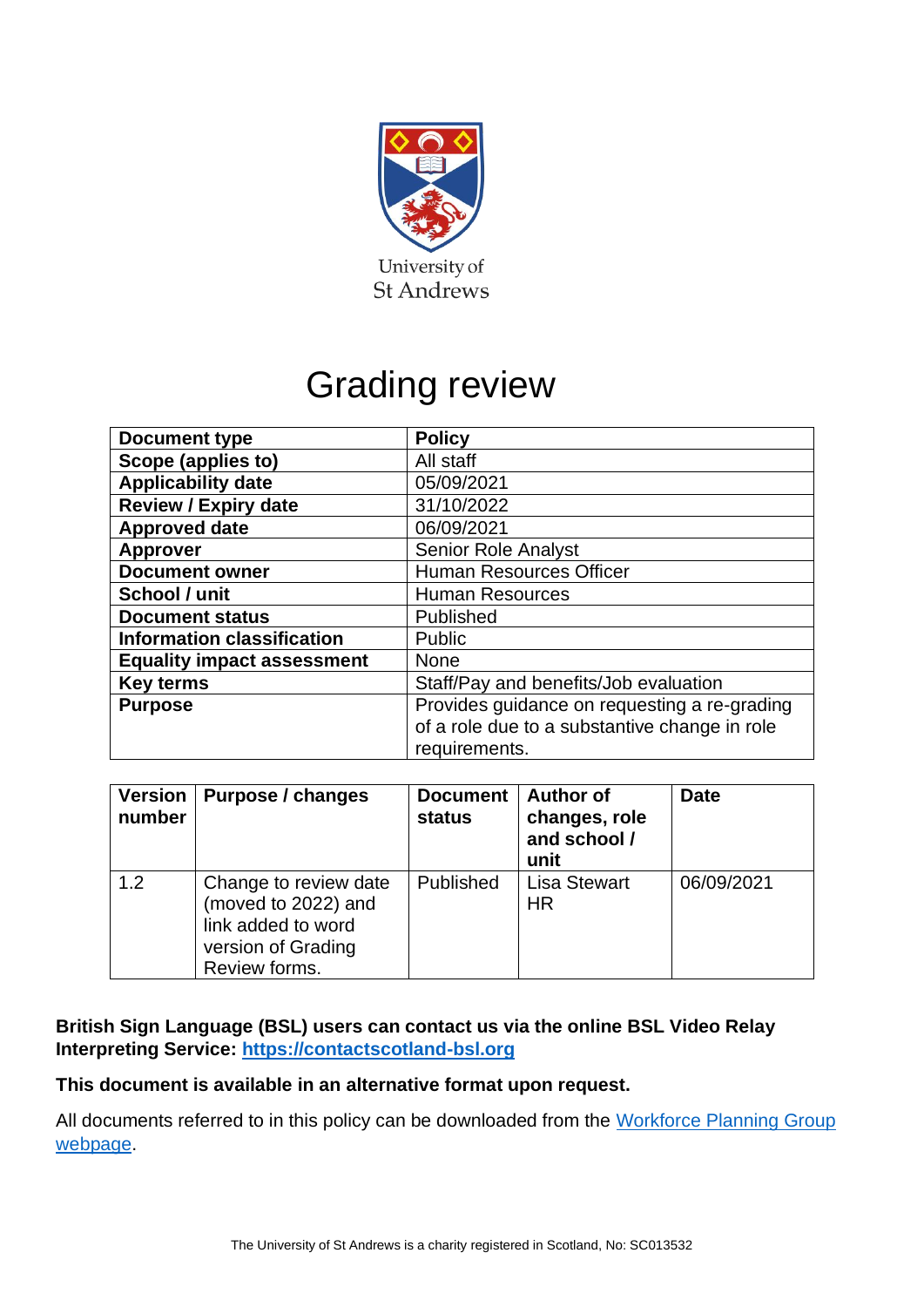#### **Table of contents**

| $\mathbf 1$ . | Policy statement                                  | 3              |
|---------------|---------------------------------------------------|----------------|
| 2.            | Overview                                          | 3              |
| 3.            | Grading review and Workforce Planning             | 3              |
| 4.            | <b>Principles</b>                                 | 3              |
| 5.            | Grading review process                            | $\overline{4}$ |
| 6.            | Possible outcomes and effective date of regrading | 6              |
| 7.            | Appeals                                           | 6              |
|               | Appendix A: Overview of Grading Review Process    | 9              |
|               | Appendix B: Red-circle process                    | 10             |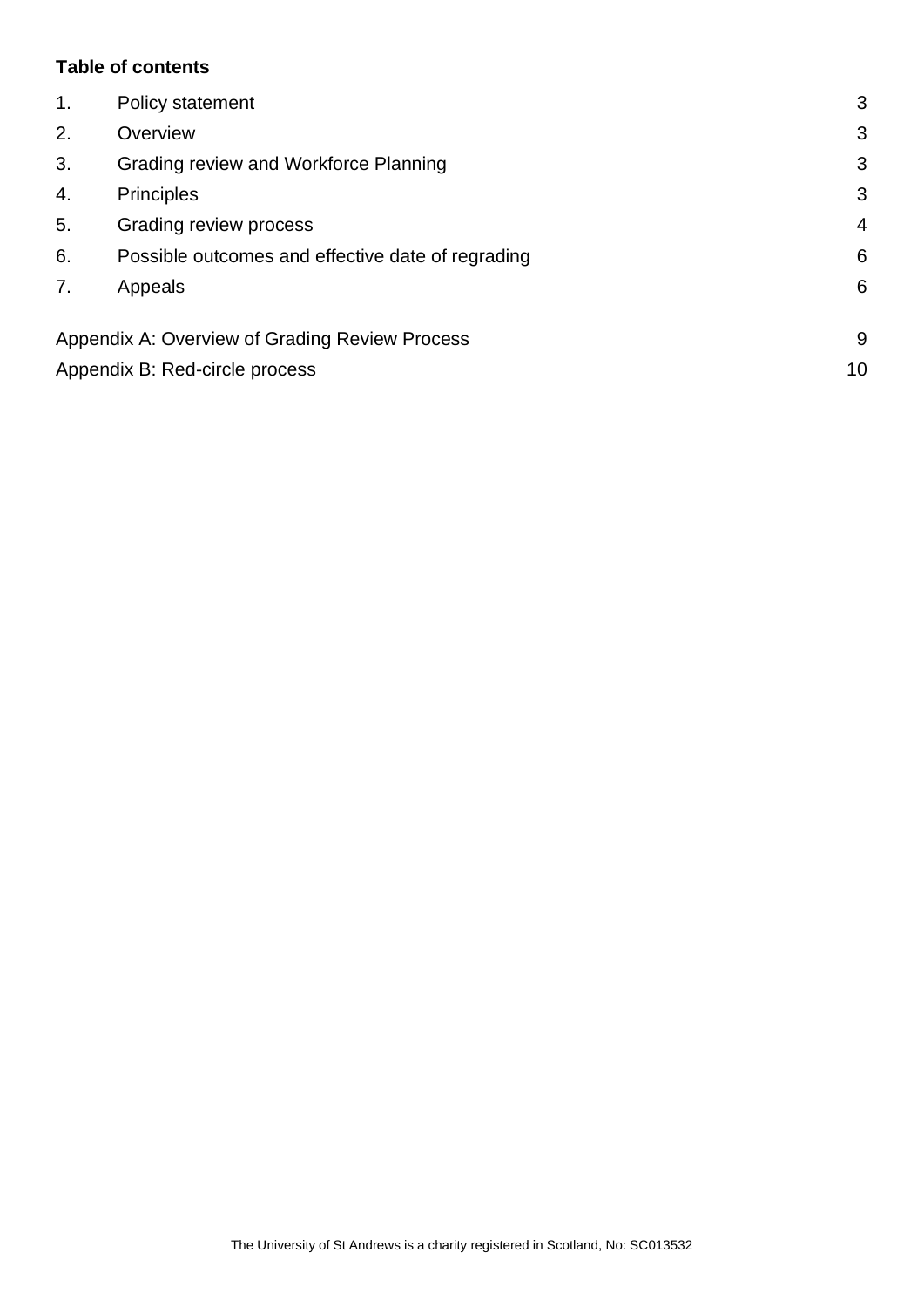#### <span id="page-2-0"></span>**1. Policy statement**

1.1 This policy reflects the University's commitment to reward members of staff in a fair, equitable and consistent manner for the work they are required to undertake and ensures that the principles of equal pay for work of equal value are being implemented.

# <span id="page-2-1"></span>**2. Overview**

2.1 The University recognises that, due to business/institutional needs and requirements, roles can change in terms of demand, responsibility, accountability and complexity. This policy therefore provides a mechanism whereby, following a substantive change in role requirements, the grading of a post can be reviewed.

# <span id="page-2-2"></span>**3. Grading review and Workforce Planning**

- 3.1 As part of the ongoing review of structures and staffing within the University, all Schools/Units will be required to inform the Principal's Office of proposed staffing changes, including where duties are being moved from one person to another, and where the redistribution may have an impact on grade. Such notification must be given in advance of any permanent change to a role.
- 3.2 As part of the annual planning cycle, all Heads will be asked to inform the Principal's Office of any proposed restructuring within the School/Unit and the implications, if any, this will have on current staff in relation to the duties that they undertake. Along with this, Heads will be asked to confirm any staffing changes that they are aware of as a result of leavers/retirements.
- 3.3 It is accepted that, from time to time, structures may change out with this cycle as a result of staff leaving or areas of responsibility within the School/Unit changing. In these circumstances, approval for any proposed restructuring/changes to staff duties, which may result in regrading, must be agreed with the relevant member of the Principal's Office before any change takes place.
- 3.4 As currently happens, a staff replacement/new post or extension should be submitted to the [Workforce Planning Group.](mailto:workforce@st-andrews.ac.uk)
- 3.5 The grading review policy applies to all roles in pay grades 1 to 8, with the exception of academic, research and teaching staff considering promotion to grades 7, 8 or 9 who have access to a separate [Academic Promotions Procedure.](https://www.st-andrews.ac.uk/hr/gradingrewardandconditions/academicpromotions/) Please note that grading review procedures for *all* roles are underpinned by the University's chosen job evaluation scheme, Higher Education Role Analysis [\(HERA\)](https://www.st-andrews.ac.uk/hr/gradingrewardandconditions/roleanalysisheraoverview/).
- 3.6 This policy has been written in consultation with and agreed by the University's recognised trades unions, UCU, UNISON and UNITE.

# <span id="page-2-3"></span>**4. Principles**

4.1 The grading review process enables roles to be evaluated objectively using the HERA methodology to establish whether role changes (i.e. changes to duties, responsibilities, the requirement to attain new/additional skills and competencies etc.) impact upon the current grading of the post. The process is not about rewarding or evaluating the performance of an individual within a role.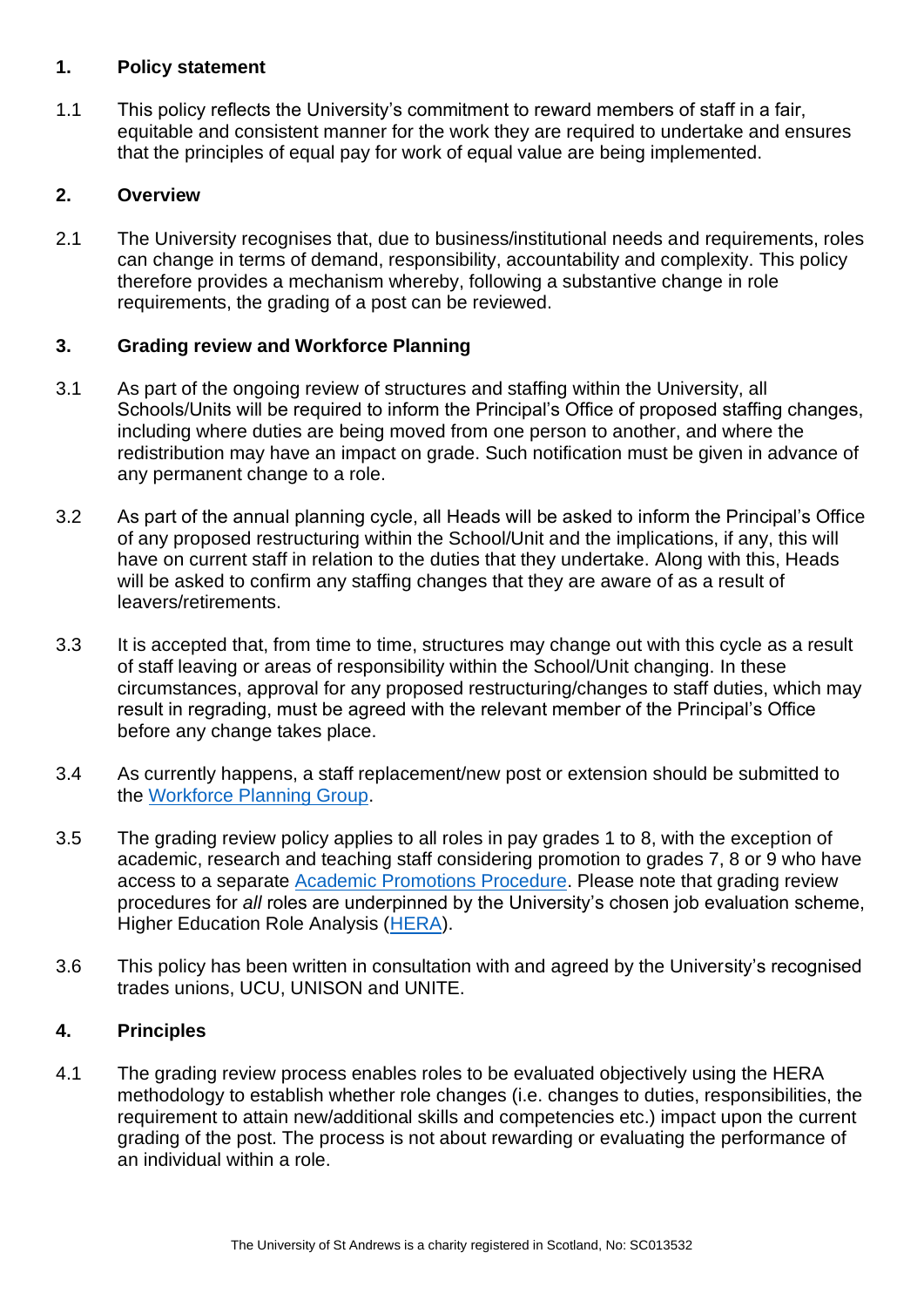- 4.2 A request for a grading review may be initiated by the individual undertaking the role (or group of individuals doing directly comparable work) or the Line Manager / Head of School/Unit.
- 4.3 Role changes should be in line with strategic plans and objectives. The Head of School/Unit will be asked to comment on this in a separate form (see [Stage 1\)](#page-3-1).

# **4.4 Please note:**

- A grading review request must be based on significant and permanent changes to the role. For temporary changes to roles e.g. to cover maternity leave, long-term sickness etc. please contact an [HR Business Partner](https://www.st-andrews.ac.uk/hr/businesspartner/) for advice.
- A request for a grading review should not be based on how the responsibilities or activities might or will change in the future.
- New appointees to a role should **usually** have been in post for at least 12 months prior to seeking a review of their grading.
- Role changes experienced by staff who have been in post for some time should **usually** be given 6-12 months to bed down prior to submitting a grading review application in order that their full impact on the role can be accurately assessed.
- Roles will only be reviewed once in any 12 month period unless there are exceptional circumstances. Please contact [hera@st-andrews.ac.uk/](mailto:hera@st-andrews.ac.uk)ext 1650 for advice.
- An increase in volume of work will not necessarily result in an increase in job size sufficient to merit a change in grade. Evidence would need to be provided that this increase in volume has resulted in a significant increase in responsibility/accountability.
- Where operational changes/restructuring could result in a role being downgraded, the Head of School/Unit must consult with and seek the necessary guidance from Human Resources before any changes are implemented and the grading review process is initiated. Please contact [hera@st-andrews@ac.uk/](mailto:hera@st-andrews.ac.uk)ext 1650 for advice.
- If a grading review request has been unsuccessful, any subsequent review requests must be based on new role information.
- It is expected that any disagreements relating to the requirements/demands of the role will be resolved at a local level (with input from Human Resources as necessary).
- 4.5 Applications for grading review can be submitted at any time, but they are acted upon only on a monthly basis (at the end of the last working day of each month). Any grading review application which is received out with the submission deadline will be processed in the next month - no exceptions will be made.
- 4.6 This policy will be subject to future reviews in consultation with the University's recognised trade unions.

# <span id="page-3-0"></span>**5. Grading review process**

# <span id="page-3-1"></span>**5.1 Stage 1: Completion / submission of documentation**

- 5.1.1 The Role Holder and/or Line Manager should discuss their intention to submit a grading review application with the Head of School/Unit in the first instance.
- 5.1.2 Heads of Schools/Units will be expected to have discussed, in advance, with the Principal's Office any reassignments of roles that might lead eventually to a regrading request. A regular opportunity for doing so will be provided in the planning cycle.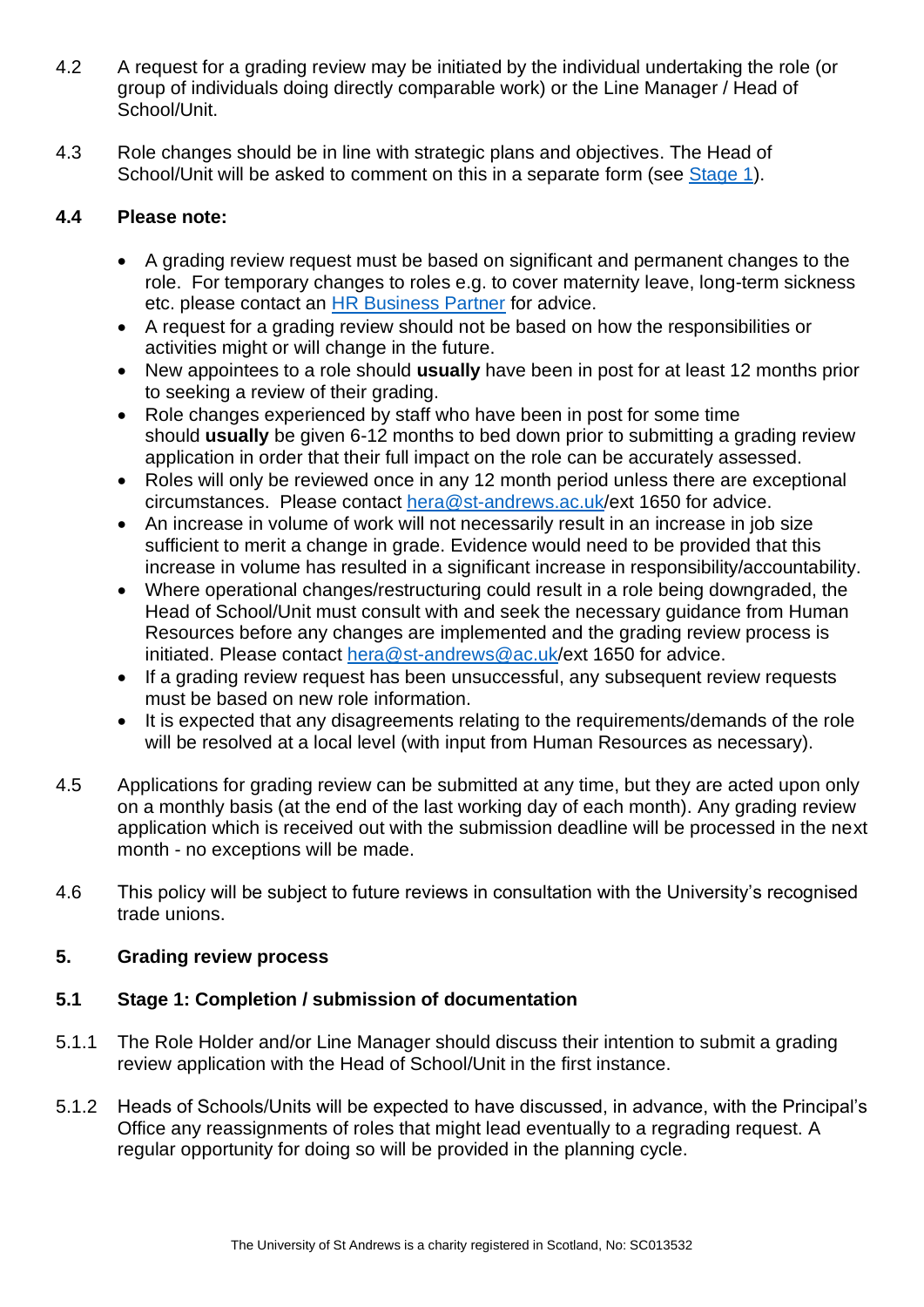- 5.1.3 At least one month before a grading review application is submitted, the Head should complete the [Head of School and Unit Comments Form](https://www.st-andrews.ac.uk/media/human-resources/new-policy-section-documents/gradingreview/HoS%20or%20Unit%20comments%20form%20for%20WPG.docx) and submit it along with an up-todate School/Unit organisational chart to the [Workforce Planning Group.](mailto:workforce@st-andrews.ac.uk) This Group comprises senior members of the Principal's Office and the Director of Human Resources, and its role in relation to the grading review process is to ensure that changes in duties of the workforce are being strategically planned and co-ordinated. In particular, the WPG will check that any role changes within a School/Unit have previously been part of a planning discussion and any issues/concerns that arise at this stage relating to potential grading changes within a School/Unit will be discussed with the appropriate Head.
- 5.1.4 Once the Head of School/Unit's form has been reviewed by the WPG, the Role Holder may submit a grading review application consisting of a new or amended [Role Outline](https://www.st-andrews.ac.uk/media/human-resources/gradingrewardconditions/Role%20Outline%20Document%20Dec%2013.doc)  [Document \(ROD\)](https://www.st-andrews.ac.uk/media/human-resources/gradingrewardconditions/Role%20Outline%20Document%20Dec%2013.doc) or Record of Evidence (ROE).
- 5.1.5 Where a ROD or ROE currently exists for a role, the change/s in duties and responsibilities that have taken place since the role was initially analysed should be detailed in this original document (this includes scoring through/marking any activities which are no longer a requirement of the role). **Changes/additions must be clearly marked i.e. highlighted, different coloured/emboldened text etc.** The 'Main Purpose of the Role' section must also be updated to reflect the changes to the role, and the verification section at the end of the form completed and signed. If the role holder does not possess an ROD/ROE for the role or it is difficult to incorporate the changes to the role in the original document, please contact Human Resources [\(hera@st-andrews.ac.uk/](mailto:hera@st-andrews.ac.uk)ext 1650).
- 5.1.6 Where no ROD/ROE exists for a role, the role holder is asked to complete, in full, a as part of the review process.
- 5.1.7 The ROD/ROE should be electronically submitted by 5pm on the last day of the month to [hera@st-andrews.ac.uk.](mailto:hera@st-andrews.ac.uk) Heads of Schools/Units should also submit the form and an organisation chart to this address. All forms should be signed, either using an electronic signature or signed and scanned. **If using an electronic signature, the forms must be submitted from the personal University email account of the signatory (i.e. not generic Head of School/Director email accounts).**
- 5.1.8 Whilst electronically completed documents are preferred, papers can also be handwritten if they are legible and are completed in black ink. Handwritten forms should be signed by the Role Holder, line manager and Head of School/Unit and sent to the HERA Team, Human Resources, Old Burgh School by 5pm on the last working day of the month.
- 5.1.9 It is the Role Holder's responsibility to ensure that all documentation is submitted on time. Incomplete or late applications will be held over until the next submission deadline i.e. a month hence.
- 5.1.10 It is expected that role holders will submit their completed ROD/ROE within 6 months of the Workforce Planning Group confirming permission to proceed otherwise a further application to the group from the Head of School/Unit will normally be required. Role holders who have not submitted their form within 4 months will be sent one reminder from Human Resources regarding completing their application.

#### **5.2 Stage 2: Grading review**

5.2.1 Grading review submissions will be subject to review by a panel comprising at least 2 Role Analysts and a representative from the appropriate trade union. (All members of staff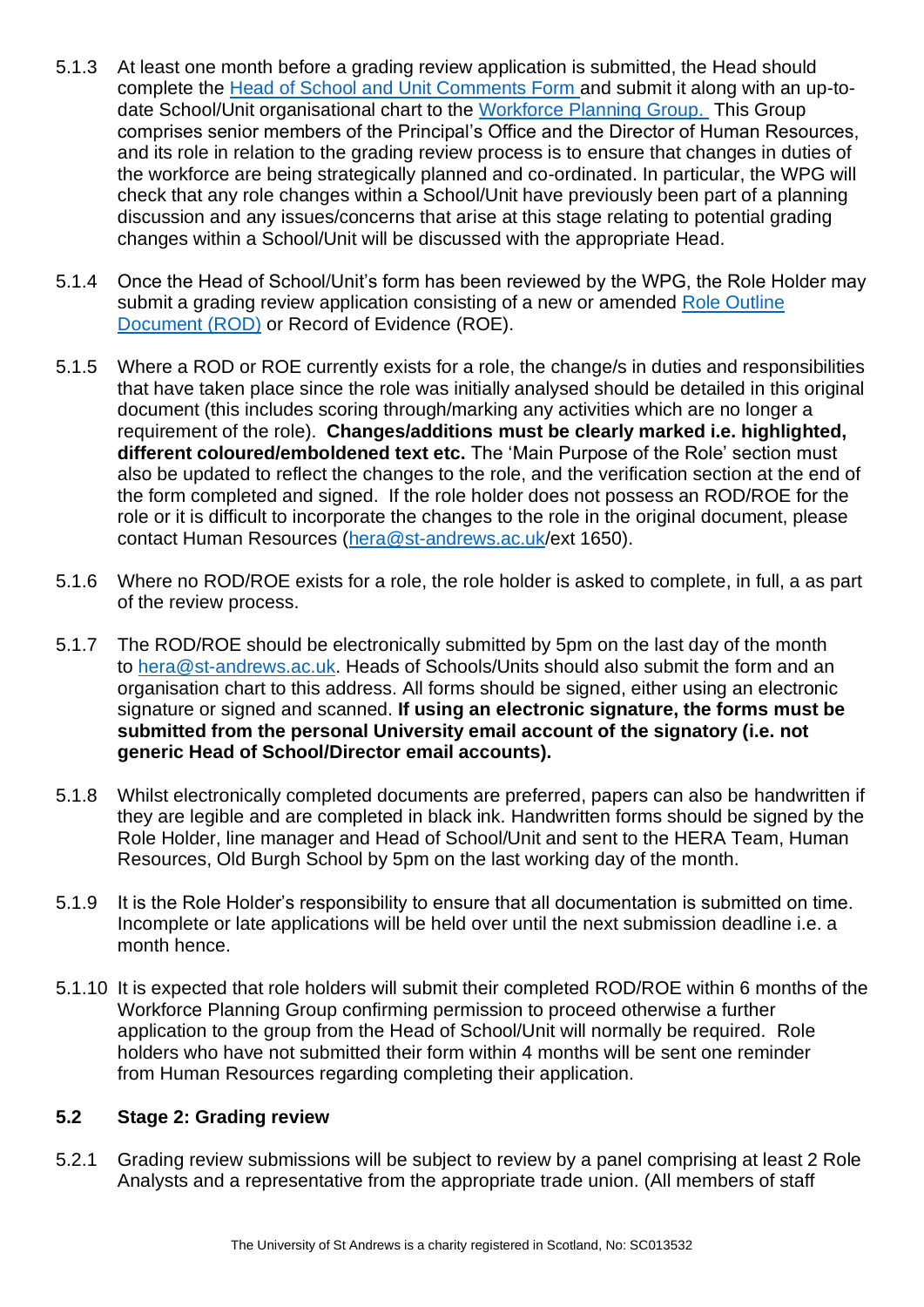involved in role analysis are fully trained in the application of HERA and the grading review process).

5.2.2 At this stage, further information/clarification may be sought from the Role Holder/Line Manager.

# **5.3 Stage 3: Notification of outcome**

- 5.3.1 Where possible, the outcome of the grading review application will be communicated, in writing, to the Role Holder (with copy to the Line Manager and Head of School/Unit) within 3 months of the last date of the month in which it was submitted e.g. for a submission made during the month of June, the result will be communicated by 30<sup>th</sup> September.
- 5.3.2 All applicants will receive an updated job description based on the 'Main Duties' section of their application.
- 5.3.3 The [Workforce Planning Group](https://www.st-andrews.ac.uk/hr/workforceplanninggroup/) and the appropriate trade union will also be notified of all decisions reached by the Grading Review Panel.
- 5.3.4 An overview of the grading review process is shown in [Appendix A.](#page-8-0)

#### <span id="page-5-0"></span>**6. Possible outcomes and effective date of regrading**

- 6.1 The outcome of the grading review request may lead to:
	- *The role being 'green-circled'* i.e. it has been established that the current grade for the role is too low.In such circumstances the salary for the role will be uplifted to the minimum pay point of the new grade assigned via the grading review process. The effective date of the salary uplift will be from the day following the applicable submission deadline i.e. the first day of the month following submission.
	- *The role being 'red-circled'* i.e. the current grade for the role is too high. In the minority of cases the University's agreed red-circle policy will be applied (see [Appendix](#page-9-0)  B). Where the red-circle policy is implemented it will be done so with effect from the day following the applicable submission deadline.
	- *The role being evaluated at the same grade.* In such circumstances there will be no change to the grade/salary of the role.
- 6.2 Where the grading of a role has changed as a result of this process, due consideration will be given to the grading of any identical roles elsewhere in the School/Unit.

# <span id="page-5-1"></span>**7. Appeals**

- 7.1 Appeals must be based on procedural grounds only. Should the role holder believe that there has been a breach in the grading review procedures, as outlined above, they can raise an appeal against the grading decision.
- 7.2 Please note that an appeal cannot be raised on the grounds that the role holder disagrees or is not satisfied with the outcome of the review process. Also, should the responsibilities/demands of the role have changed following the submission of a grading review request, this information will be considered at a future grading review round, not via the appeals process.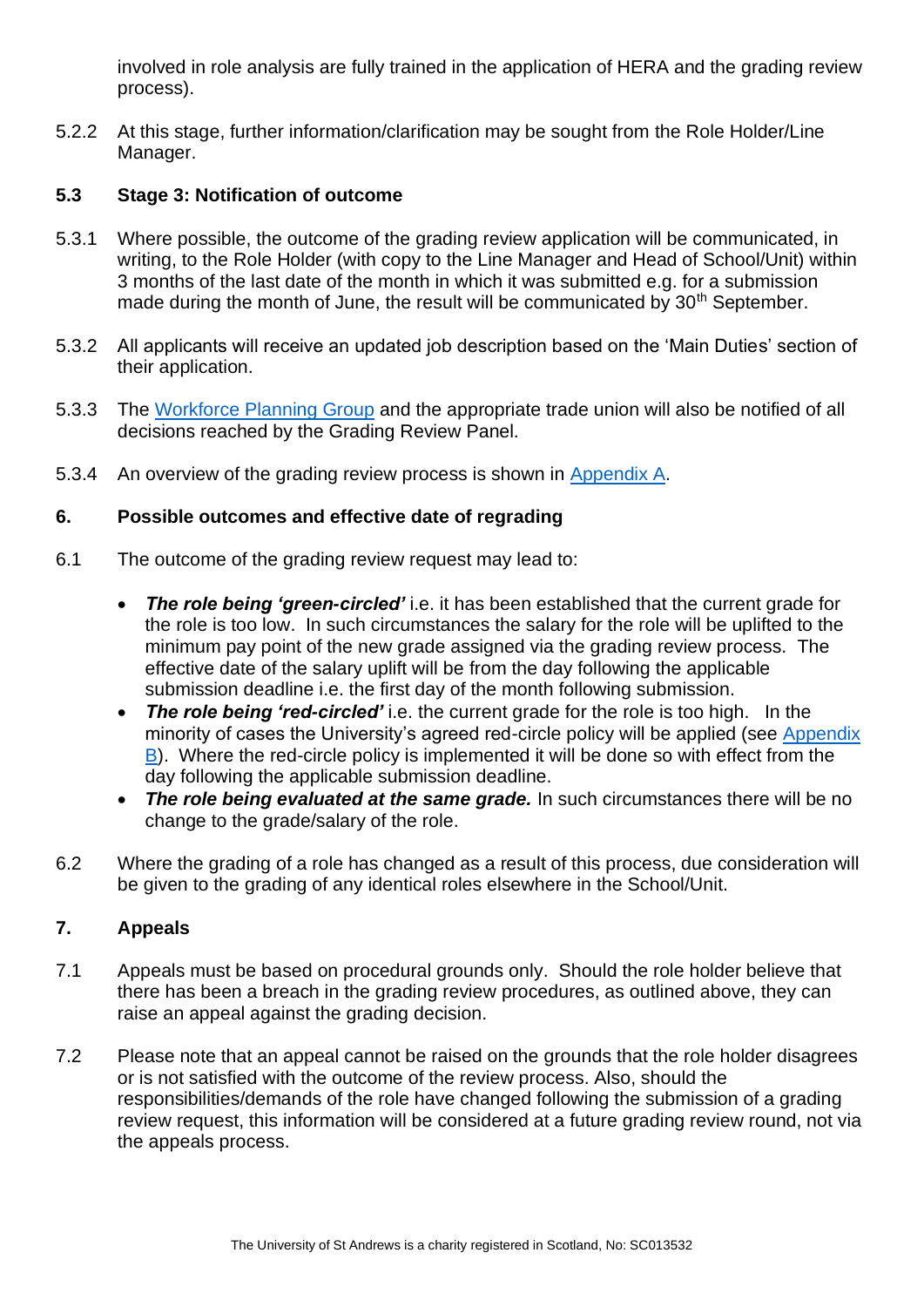#### **7.3 Appeal process**

- 7.3.1 Notification that an appeal is being brought must be submitted, in writing to the Director of Human Resources, within **10 working days** of the date specified on the grading review outcome letter.
- 7.3.2 Once notification of the appeal is received, an Appeal Form will be issued to the appellant for completion. The appellant will be asked to state the grounds on which the appeal is being made and provide information to support this. The Appeal Form must be completed and returned to the Director of Human Resources within **15 working days** of date of issue.
- 7.3.3 Normally within 15 working days of receipt of the completed Appeal Form, an Appeal Panel will be convened. The Panel will comprise an executive member of the Office of the Principal (Chair), a Head of School/Unit (unconnected with the appellant) and a representative of the appropriate trade union, none of whom will have been involved in the evaluation of the post.
- 7.3.4 In considering the appeal, the Appeal Panel will review the written submission from the appellant and may request further/supplementary information from the appellant and/or the Grading Review Panel. The Appeal Panel may also request relevant parties to attend a hearing. (Appellants have the right to be accompanied by a representative of the appropriate trade union or a work colleague and may request to appear before the Appeal Panel). The Appeal Panel may also allow adjournments of the hearing if further information is required.
- 7.3.5 The Appeal Panel cannot alter the grade assigned, but it can refer the post back for reevaluation by another freshly constituted Grading Review Panel, chaired by the Director of Human Resources, if it considers that the process leading to the grading of the post has been flawed and, as such, may have impacted upon the grading of the post.
- 7.3.6 The Appeal Panel's decision will be made by its members with its Chair exercising, if necessary, a casting vote.
- 7.3.7 The Panel will write to the appellant within **7 working days** of the final meeting to advise them of the outcome of the appeal.
- 7.3.8 The decision taken by the Appeal Panel and any second Grading Review Panel will be final.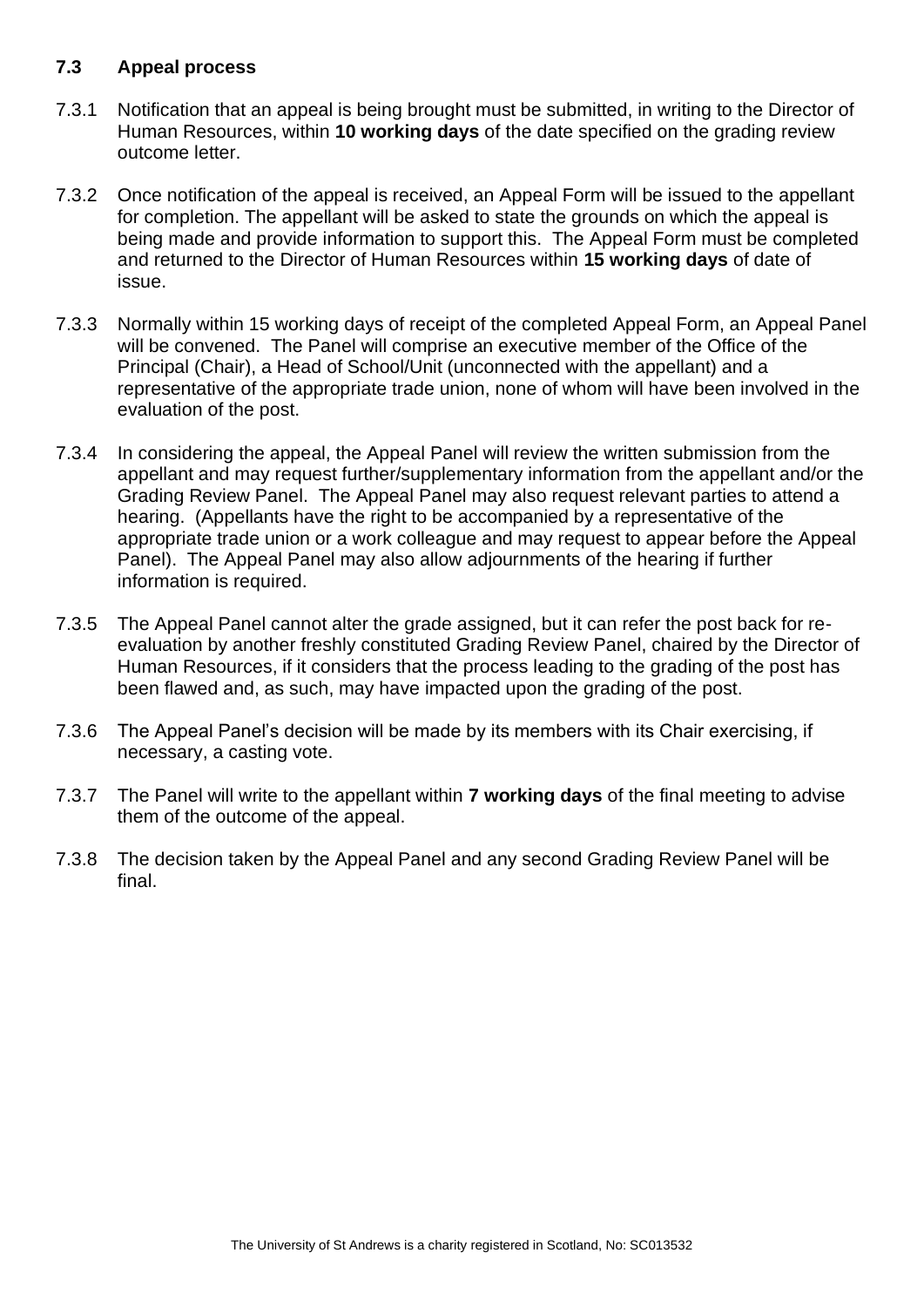| <b>Version</b><br>number | Purpose / changes                                                                                               | <b>Document</b><br><b>status</b> | <b>Author of</b><br>changes, role and<br>school / unit | <b>Date</b> |
|--------------------------|-----------------------------------------------------------------------------------------------------------------|----------------------------------|--------------------------------------------------------|-------------|
| 1.0                      | Migration of policy to<br>the Governance Zone.                                                                  | Published                        | <b>Susan Gibson</b><br>Human Resources.                | 20/06/2019  |
| 1.1                      | Change of classification<br>from internal to public                                                             | Published                        | <b>Lisa Stewart</b><br><b>HR</b>                       | 12/11/2019  |
| 1.1                      | Change to review date<br>(moved to 2021)                                                                        | Published                        | <b>Lisa Stewart</b><br><b>HR</b>                       | 01/12/2020  |
| 1.2                      | Change to review date<br>(moved to 2022) and<br>link added to<br>word<br>version of<br>Grading<br>Review forms. | Published                        | <b>Lisa Stewart</b><br><b>HR</b>                       | 06/09/2021  |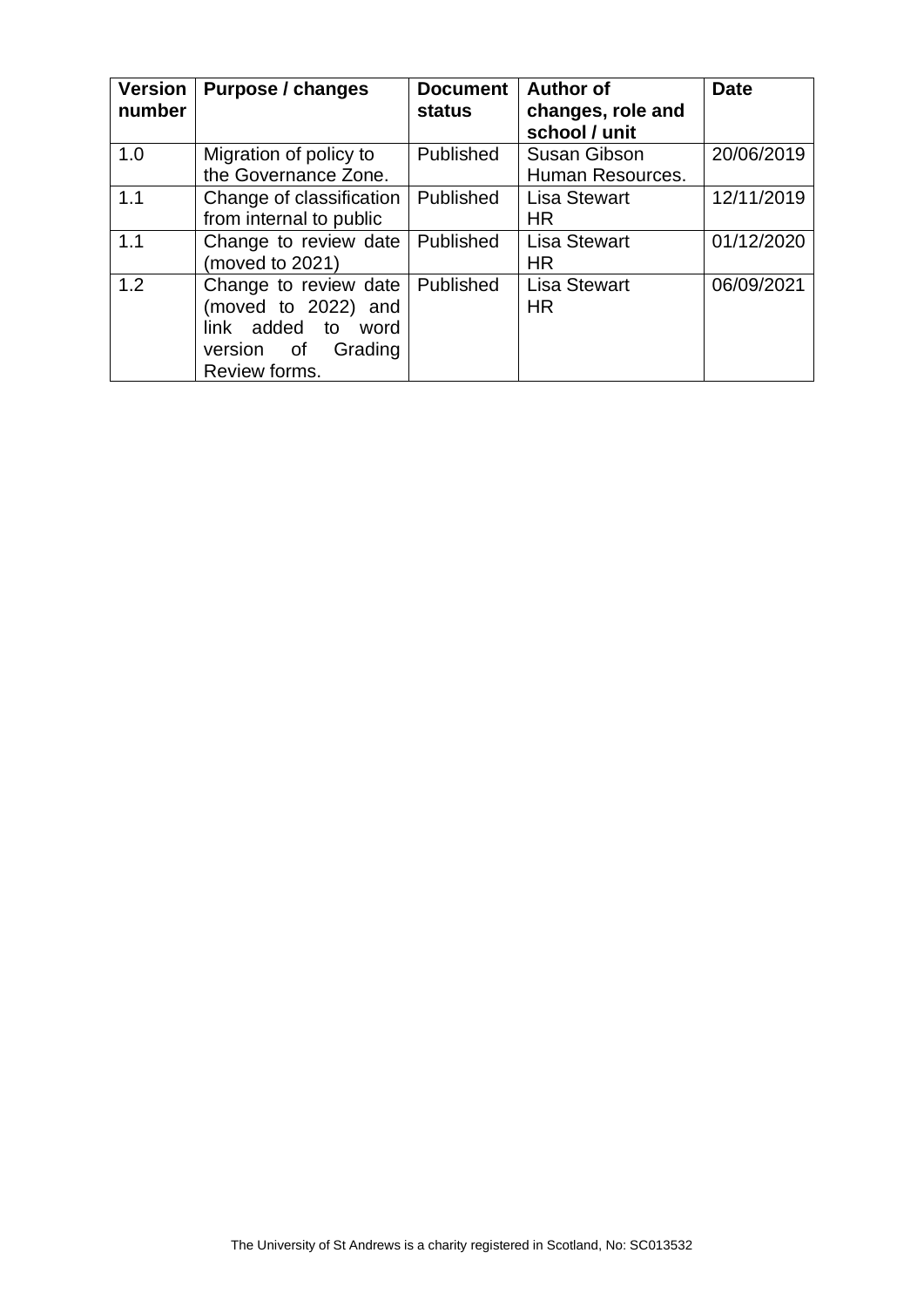# <span id="page-8-0"></span>**Appendix A: Overview of Grading Review Process**

| <b>Annual Planning Cycle</b>                                                                                                                                                                                                                                                                                                                                                                                 |
|--------------------------------------------------------------------------------------------------------------------------------------------------------------------------------------------------------------------------------------------------------------------------------------------------------------------------------------------------------------------------------------------------------------|
| Heads of School/Units discuss, in advance, with the Principal's Office, any reassignments of roles that might lead to a regrading request. A<br>regular opportunity for doing so will be provided in the planning cycle.                                                                                                                                                                                     |
|                                                                                                                                                                                                                                                                                                                                                                                                              |
|                                                                                                                                                                                                                                                                                                                                                                                                              |
| <b>Workforce Planning Group Review</b>                                                                                                                                                                                                                                                                                                                                                                       |
|                                                                                                                                                                                                                                                                                                                                                                                                              |
| A month before intended submission of an application, Head of School/Unit sends a comments form for the WPG's consideration, outlining<br>changes to the role and how these reflect plans for role changes that had previously been agreed with the Principal's Office and been<br>confirmed in the course of the annual planning cycle. Any issues are discussed with Head before application can go ahead. |
|                                                                                                                                                                                                                                                                                                                                                                                                              |
|                                                                                                                                                                                                                                                                                                                                                                                                              |
|                                                                                                                                                                                                                                                                                                                                                                                                              |
| <b>Grading Review Submission</b>                                                                                                                                                                                                                                                                                                                                                                             |
| A new/amended Role Outline Document/Record of Evidence is completed along with the Head of School/Unit comments form and electronically<br>submitted to the HERA Team by submission deadline.                                                                                                                                                                                                                |
|                                                                                                                                                                                                                                                                                                                                                                                                              |
|                                                                                                                                                                                                                                                                                                                                                                                                              |
|                                                                                                                                                                                                                                                                                                                                                                                                              |
| <b>Role Analysis Review</b>                                                                                                                                                                                                                                                                                                                                                                                  |
| Documentation reviewed/analysed by a Grading Review Panel comprising 2 Role Analysts and a representative from the appropriate trade                                                                                                                                                                                                                                                                         |
| union. Grading decision made.                                                                                                                                                                                                                                                                                                                                                                                |
|                                                                                                                                                                                                                                                                                                                                                                                                              |
|                                                                                                                                                                                                                                                                                                                                                                                                              |
|                                                                                                                                                                                                                                                                                                                                                                                                              |
| <b>Notification</b>                                                                                                                                                                                                                                                                                                                                                                                          |
| Role Holder (with copy to Line Manager and Head of School/Unit) officially notified of the outcome of the Grading Review application via Human<br>Resources within 3 months of the last date of the month in which it was submitted.                                                                                                                                                                         |
|                                                                                                                                                                                                                                                                                                                                                                                                              |
|                                                                                                                                                                                                                                                                                                                                                                                                              |
|                                                                                                                                                                                                                                                                                                                                                                                                              |
|                                                                                                                                                                                                                                                                                                                                                                                                              |
| <b>Grading Review Process</b>                                                                                                                                                                                                                                                                                                                                                                                |
| Complete.                                                                                                                                                                                                                                                                                                                                                                                                    |